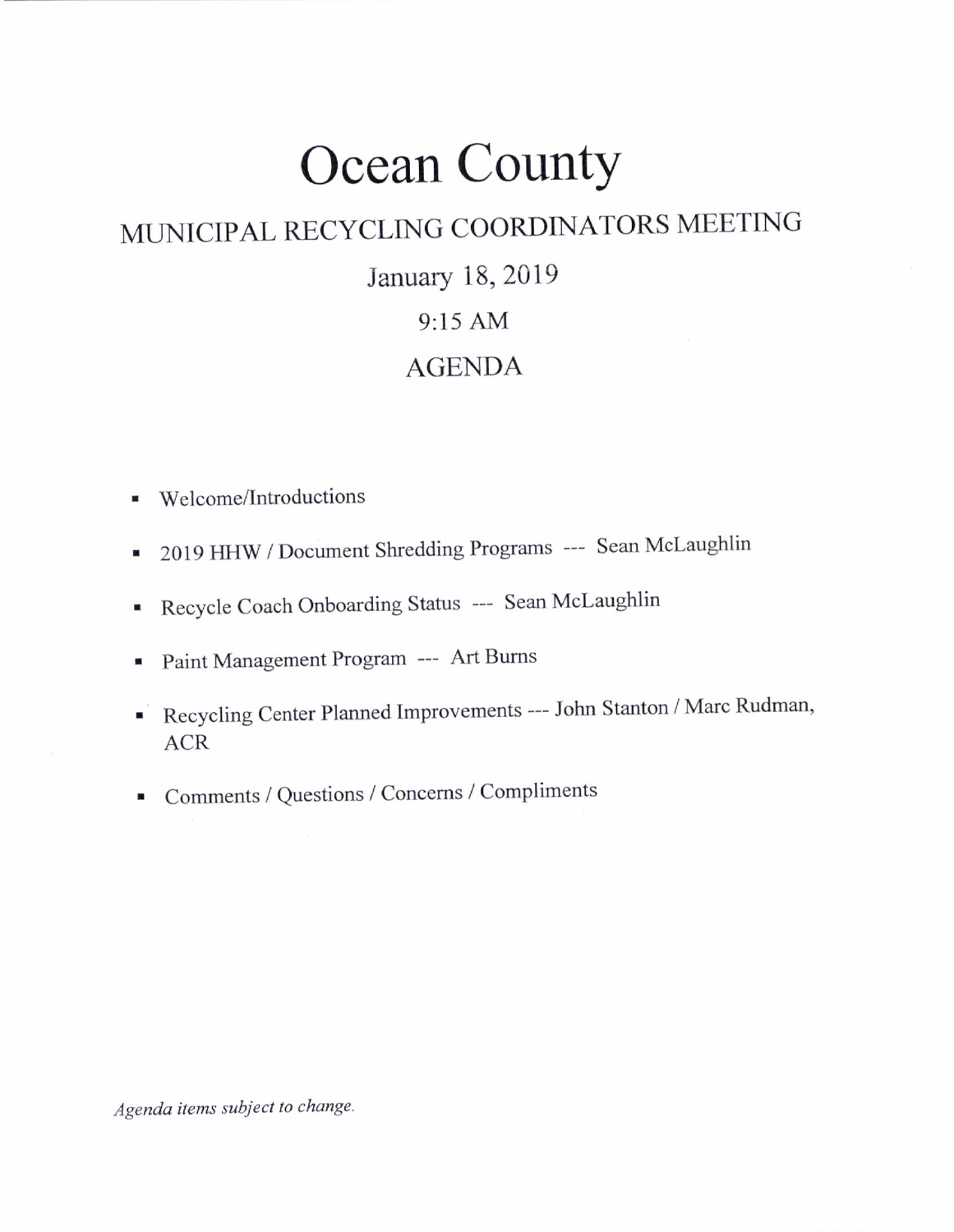## OCEAN COUNTY MUNICIPAL RECYCLING CONTACTS

#### Bsrnegat Light Borough

Kathy Guerrero, Recycling Coord. P.O. Box 576 l0 Easr 7th Street Bamegat Light, NJ 08006 Phone (609) 494-9196 Fax: (609) 494-4827 Email: kathy.guerrero@barnegatlight.org CRP Certified

#### Beach Haven Borough

James Sferra, Recycling Coord. 300 Engleside Avenue Beach Haven, NJ 08008 Phone (609) 492-2525 Fax: (609) 492-6262 Email: jsferra@beachhaven-nj.gov **CRP Certified** 

#### Brick Township

Patricia Totaro, Recycling Coord. 401 Chambers Bridge Road Brick, NJ 08723 Phone (732) 451-4066 Fax: (732) 458-0757 Email: ptotaro@twp.brick.nj.us CRP Certified

### **Island Heights Borough**

John Brodbeck, Assist. PW Supervisor P.O. Box 797 Island Heights, NJ 08732 Phone (732) 270-6424<br>Fax: (732) 270-6424 Email: boroughclerk@islandheigtsboro.com.

#### Barnegat Township

Michael Ball, Recycling Coord. 900 West Bay Avenue Bamegat, NJ 08005 Phone (609) 698-0080 x121 Fax: (609) 698-1102 Email: mikeb@barnegat.net **CRP Certified** 

#### Beachwood Borough

Gabriel Silva, Recycling Coord. 1200 Beachwood Blvd. Beachwood, NJ 08722 Phone (732) 286-6010 or 6015 Fax: (732) 286-6011 Email: beachwoodpw@comcast.net CRP Certified

### Eagleswood Township

Richard Lombardo, Recycling Coord. 146 Division Street West Creek. NJ 08092 Phone (609) 296-3040 Fax: (609) 296-4649 Email: dpw\_eagleswood@comcast.net **CRP Certified** 

### Bay Head Borough

Joy Bragen-Edly, Recycling Coord. P.O. Box 25 Pt. Pleasant, NJ 08742 Phone (732) 892-1287 Fax: (732) 892-5859 Email: jedly@ptboro.com **CRP Certified** 

### Berkeley Township

Mark Vannella, Recycling Coord. P.O. Box B Bayville, NJ 08721 Phone (732) 341-1022 Far: (732) 341-8968 Email: mvannella@twp.berkeley.nj.us **CRP Certified** 

### Harvey Cedars Borough

Diana Stott, Recycling Coord. P.O. Box 3185 Harvey Cedars, NJ 08008 Phone (609) 494-6905 Fax: (609) 494-8343 Email: hcac@harvevcedars.org CRP Certified

### Jackson Township

Judy Sherry, Recycling Coord. 95 West Veterans Hwy Jackson. NJ 08527 Phone (732) 928-1200 x1269 Fax: (732) 928-0995 Email: jsherry@jacksontwpnj.net

### Lacey Township

Rosemarie Coffey, Recycling Coord. 820 Municipal lane Forked River, NJ 08731 Phone (609) 693-1100 x2301 Fax: (609) 693-7108 Email: lacey.publicworks@laceytownship.org **CRP** Certified